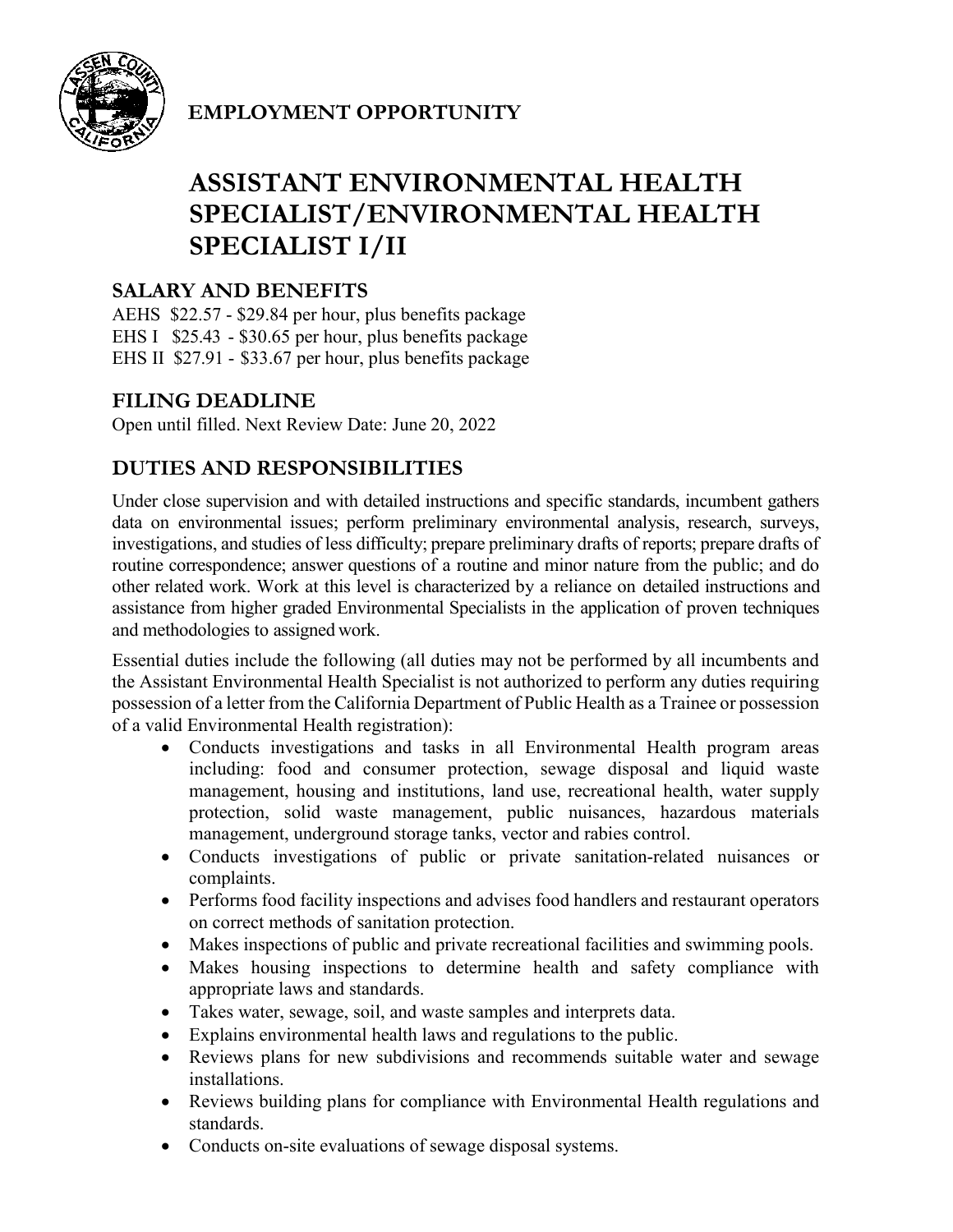- Conducts hazardous materials storage, treatment, disposal, reduction, and reuse inspections.
- Works with various Environmental Health committees and groups.
- Establishes and maintains liaisons with representative of State, Federal, and local agencies and commissions.
- Make presentations before the Board of Supervisors, professional organizations, or public groups to provide information on Departmental programs and goals.

# **MINIMUM QUALIFICATIONS**

*Assistant Environmental Health Specialist***:** Meets the education and experience requirements detailed in this job bulletin, but does not possess a "*letter of eligibility for employment as an Environmental Health Trainee*" issued by the California Department of Public Health. Cannot perform work as an Environmental Health Trainee. Advancement to Environmental Health Specialist I is automatic once an employee secures a letter to work as a Trainee from the California Department of Public Health.

*Environmental Health Specialist I***:** Fully meets all education and experience requirements and possesses a "*letter of eligibility for employment as an Environmental Health Trainee*" or certification as a Registered Environmental Health Specialist. Promotion to the Environmental Health Specialist II is without further competition upon completion of the State of California licensing requirements as a Registered Environmental Health Specialist and with the recommendation of the Department Head.

#### **Education and Experience:**

To qualify for this classification, an individual must possess any combination of experience and education that would likely produce the required knowledge and abilities. A desirable combination is:

*Education:* Bachelor's degree or advanced degree with a major in biological, chemical, physical, or environmental science, or a closely related scientific discipline is required. Admission to a master or doctoral degree programs in biological, chemical, physical, or environment science, or a closely related scientific discipline shall be considered to meet these educational requirements.

*Experience: AEHS and EHS I:* Some experience in the duties of an Environmental Health Specialist preferred. *EHS II:* Twelve (12) months of experience performing a variety of Environmental Health investigations and inspections equivalent to Environmental Health Specialist I with Lassen County. Promotion to the Environmental Health Specialist II for Lassen County Environmental Health I employees can be made without competition upon completion of twelve (12) months of experience and the recommendation of the Department Head.

*Licenses and Certifications: EHS I:* Possession of a valid letter of eligibility for employment as an Environmental Health Trainee from the California Department of Public Health. *Please note that the California Department of Public Health requires a bachelor's degree from a four-year college which includes at least 30 semester units of science coursework (courses must be for "science" or "biology" majors), as a pre-requisite for obtaining the above referenced Trainee letter.*